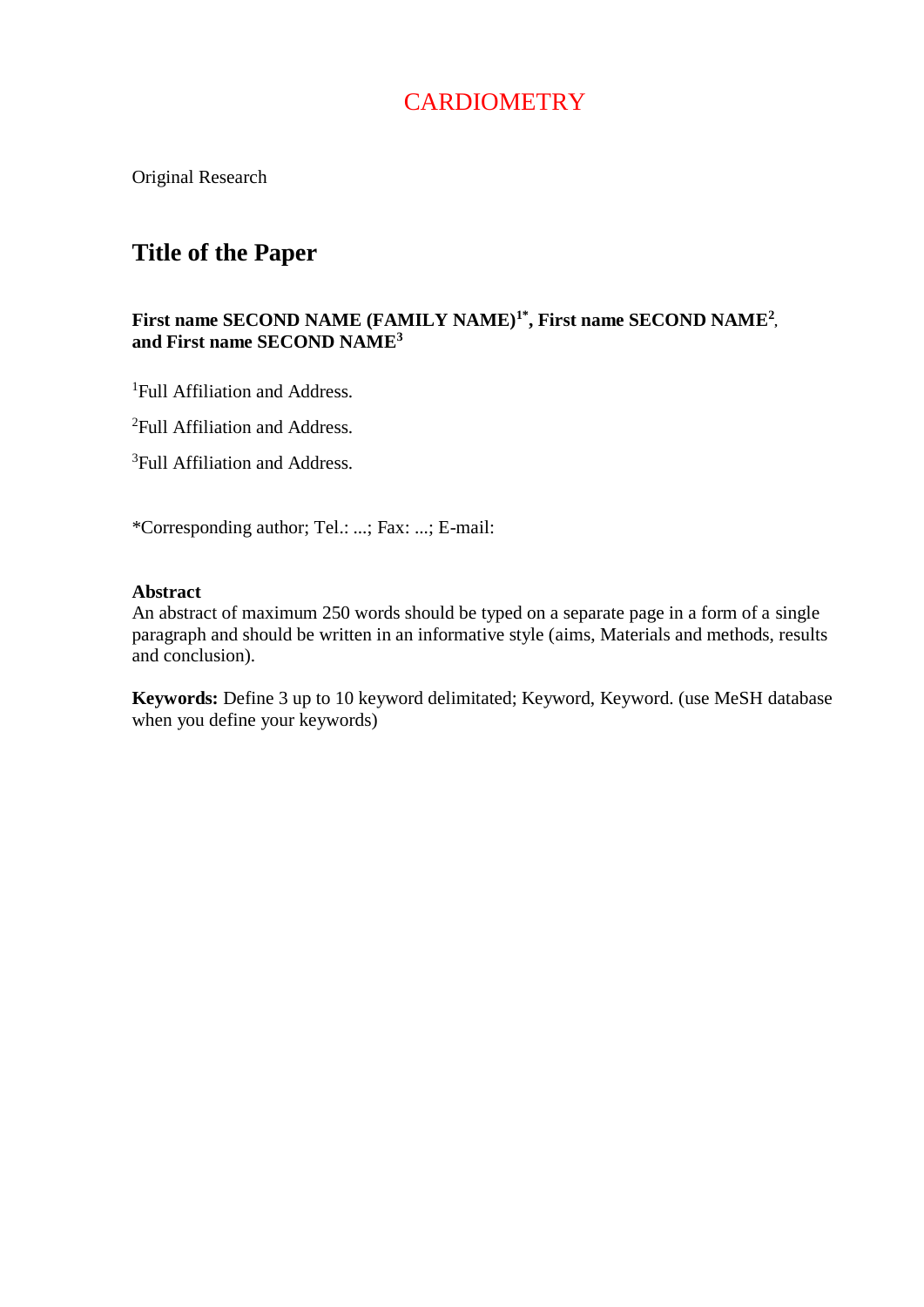## **1. Introduction**

Provide a context or background for the study (i.e., the nature of the problem and its significance). State the specific purpose or research objective of, or hypothesis tested by, the study or observation at the end of this section

## **2. Material and Method**

### *2.1 This Is Subsection Heading*

Selection and Description of Participants. Describe your selection of the observational or experimental participants (patients or laboratory animals, including controls) clearly, including eligibility and exclusion criteria and a description of the source population.

#### *2.2 This Is Subsection Heading*

The Methods section should include only information that was available at the time the plan or protocol for the study was written; all information obtained during the conduct of the study belongs in the Results section

*Technical information.* Identify the methods, apparatus (give the manufacturer's name and address in parentheses), and procedures in sufficient detail to allow other researchers to reproduce the study. Briefly describe for methods that have been published but are not well known (provide also the references). Describe in details new or substantially modified methods, give reasons for using them, and evaluate their limitations.

*Statistics.* Describe statistical methods with enough detail to enable a knowledgeable reader with access to the original data to verify the reported results. When possible, quantify findings and present them with appropriate indicators of measurement error or uncertainty (such as confidence intervals). Define statistical terms, abbreviations, and most symbols. Specify the computer software used.

## **3. Results**

Present your results in logical sequence in the text, tables, and illustrations, giving the main or most important findings first. Do not repeat in the text all the data in the tables or illustrations; emphasize or summarize only important observations. Give numeric results not only as derivatives (for example, percentages) but also as the absolute numbers from which the derivatives were calculated, and specify the statistical methods used to analyze them. Restrict tables and figures to those needed to explain the argument of the paper and to assess its support. Use graphs as an alternative to tables with many entries; do not duplicate data in graphs and tables. Avoid non-technical uses of technical terms in statistics, such as "random" (which implies a randomizing device), "normal," "significant," "correlations," and "sample."

Add an equation as in the model bellow. [add an equation here; use MS Word or MathType equation function] (1)

## *3.1 This Is Subsection Heading*

Main text paragraph.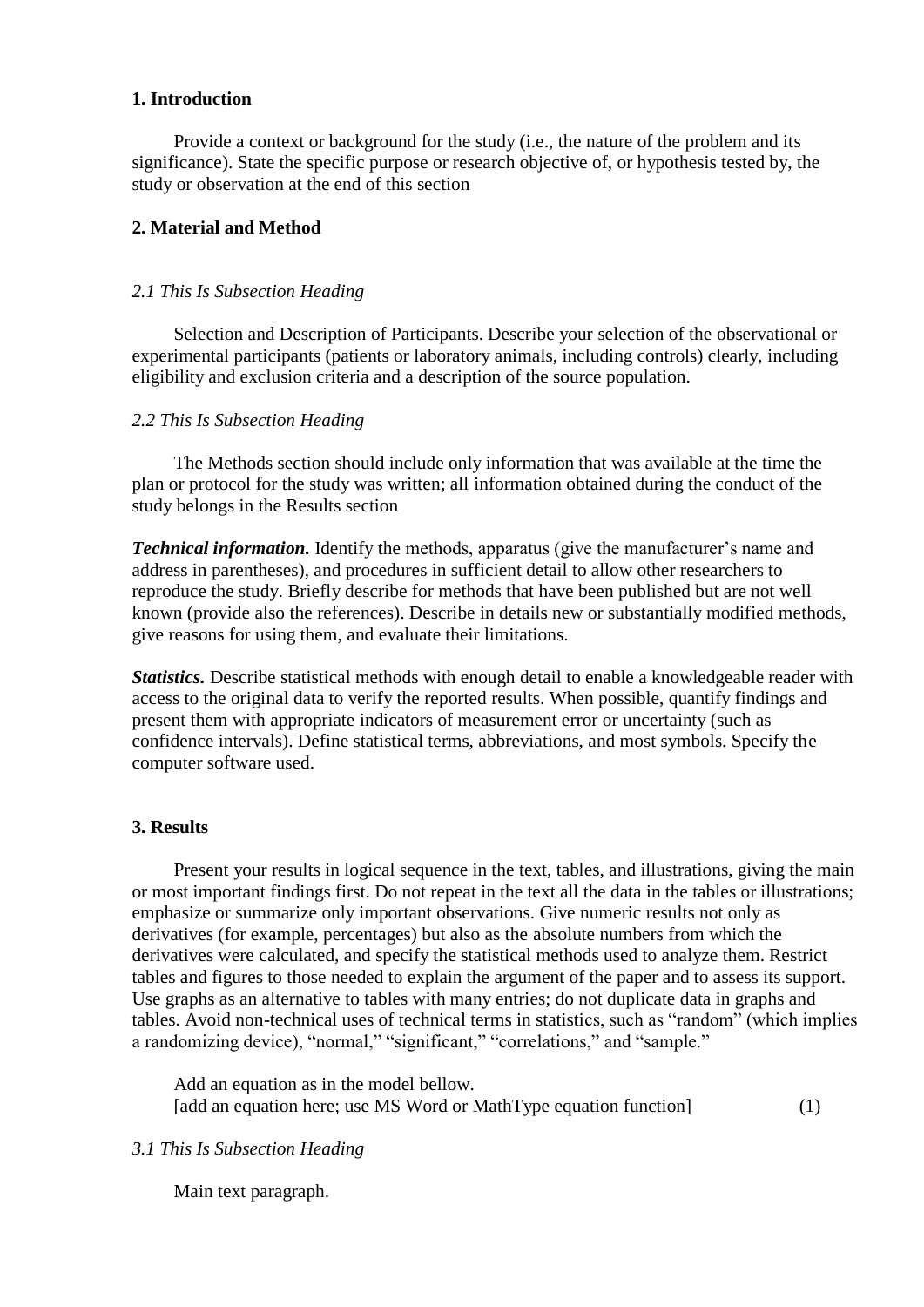Main text paragraph.

[add the table here; use MS Word's table function]

**Table 1.** Add a descriptive label of the table here

[add the figure here]

**Figure 1. (a)** Add a descriptive label of the figure here. **(b)** Add a descriptive label of the figure here. **(c)** Add a descriptive label of the figure here

#### **4. Discussion and Conclusions**

Emphasize the new and important aspects of the study and the conclusions that follow from them. Do not repeat in detail data or other material given in the Introduction or the Results section. State new hypotheses when warranted, but clearly label them as such. Link the conclusions with the goals of the study but avoid unqualified statements and conclusions not adequately supported by the data.

#### **List of abbreviations (if any)**

Provide the full list of abbreviations used in the manuscript.

#### **Statement on ethical issues**

Provide clear statement on the ethical issues if clinical or animal research has been conducted if applied.

## **Conflict of Interest**

Conflict of interest statement, patient confidentiality issues, and permissions. Where an author gives no conflict of interest, the listing will read "*None declared*".

## **Authors' Contributions**

The contributions of authors to the manuscript should be specified in this section. (Suggestion: AB carried defined the aim of research and the design of experiment. CD carried out the experiments. EF participated in the design of the study and performed the statistical